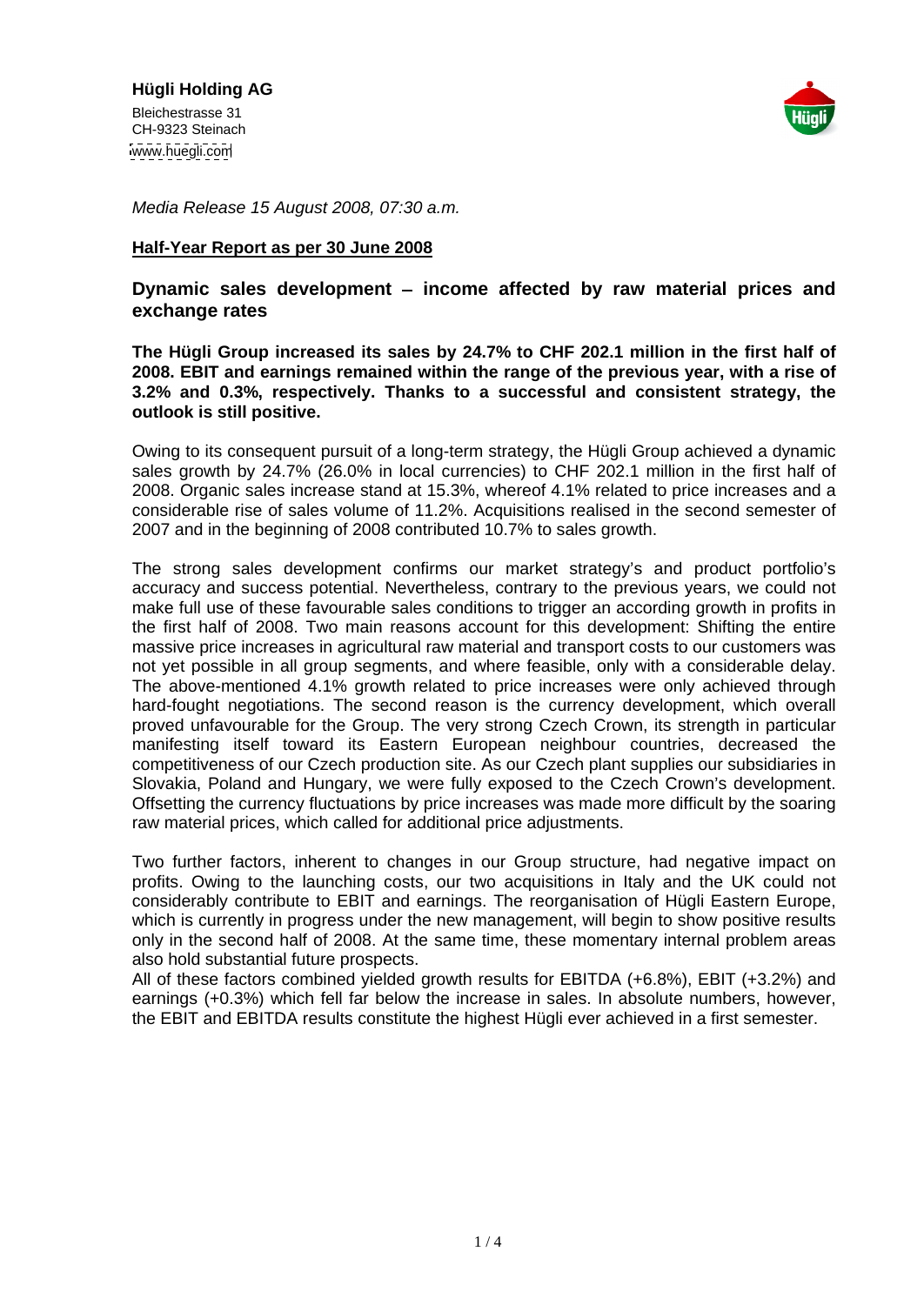

# **Geographic Segments**

Germany, the segment most relevant for sales and profits, attained an organic sales growth of 18.1%, in CHF to 111.3 million. All divisions contributed to this good result, most of all the Private Label Division, which is very well positioned in the German market. EBIT rose only by 4.7% and yields 8.9% of sales against 9.9% in the previous year. This mainly stems from the fact that in this country, with margins likely to be the lowest and competition clearly the highest in Europe, making the necessary price increases compensating the development of raw material prices exceptionally difficult.

The Segment Switzerland / Rest of Western Europe saw an organic growth of 10.7%, including the acquisitions Ali-Big Italy and Contract Foods UK of 44.4%, in CHF to 65.6 million. EBIT rose sub proportionally by 26.3 % to CHF 5.0 million, corresponding to 7.6% of sales against 8.7% in the previous year. The very good results achieved by Hügli Switzerland and Hügli Austria, above all their Food Service and Industrial Foods divisions, had an especially positive impact. Our long established subsidiary Hügli UK, a sales company without own production, also returned a good result. The sales figures attained by the newly acquired companies Ali-Big Italy and Contract Foods UK attest a good market presence, but will prove their real profit potential only after the current reorganisation, in the second half of 2008 and more pronounced in subsequent years.

The segment Eastern Europe, at first glance, returned a good sales increase with a plus of 20.7% in CHF, which is reduced to 12.8% in local currencies in consequence of the Czech currency being strong, above all against the CHF. EBIT, with 2.4% already weak in the preceding year, dropped to -2.1%. As you know from our Annual Report 2007, we have assigned new managers to key positions of Hügli's Eastern Europe management. These changes, accompanied by a reorganisation, appear to stand the test. However, in the initial phase, they cause additional costs, and the outcomes, primarily the financial results, need time to fully manifest themselves. We are nevertheless still convinced that Hügli Eastern Europe will grow into an important pillar of our Group.

## **Sales by Customer Segments / Sales Divisions**

The Food Service Division, our largest division, operates in 8 European countries through strong own sales organisations and caters for all out-of-home companies. This division achieved a marked growth by +20.4% in local currencies, in CHF to 84.5 million, whereof 13.2% were realised by the acquisition of Ali-Big Italy. In spite of the saturated markets, the German, Swiss and Austrian organisations returned excellent sales figures. Whereas sales of this division also went up by 7.1% in the Czech Republic, Poland, Hungary and Slovakia, their increase did not meet our expectations. In the Italian market, which we entered only recently, the first results were promising. The products manufactured in Italy are a novelty in our product portfolio, above all the antipasti, and were successfully launched by the Hügli Food Service organisations in other countries.

The sales of our growth division, Industrial Foods, which supplies the food industry with finished and semi-finished products, again increased by 18.7% in organic terms. Including the Contract Foods acquisition, the increase even amounts to 51.5% in local currencies, or 45.0% in CHF. The difference of these growth rates reflects the slump in relevant exchange rates that particularly affected the division's exports from Switzerland. In organic terms,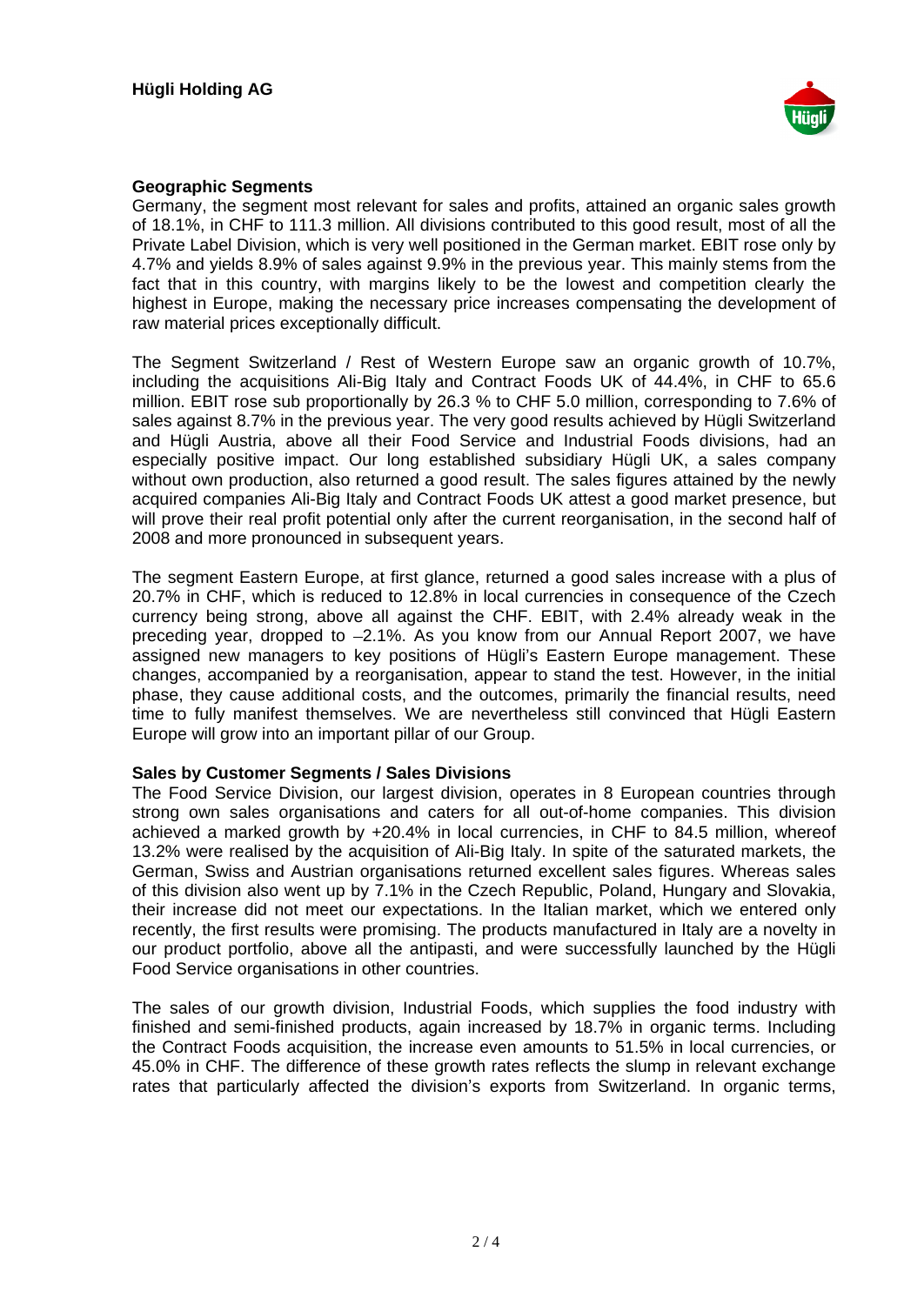

especially sales to large industrial consumers in Switzerland and the UK saw a very positive development. The outsourcing trend now common in many sectors of industry is unbroken and benefits the Industrial Foods division. Contract Foods, the newly acquired company specialising in the production and sale of so-called functional foods, finished products with added nutritional value, has been consolidated in Hügli's financial statement since February 2008. These first few months served us to get to know their products, staff and customers. We are confident that Contract Foods will develop into a valuable member of the Hügli Group.

The Private Label LEH Division, which caters for big retail trade companies selling our products under their own labels, grew by 38.4% (39.1% in CHF) and thereby succeeded in making an actual jump in sales. Here, we witness an uninterrupted mega trend toward products with a favourable price/performance ratio. Hügli's largest customers in this division, the big discounters, and the private labels of other significant retail chains in particular follow the trend, displaying an attitude we like to describe with the slightly strange but quite fitting term "penny-pinching mentality". There is, admittedly, a downside to such penny-pinching in that specifically this domain made it exceptionally difficult to implement the indispensable price increases. In addition, unusually many action sales were carried out in the first half of 2008. As these will discontinue in the second half of the year, we anticipate slightly lower sales. The contract of the contract of the contract of the contract of the contract of the contract of the contract of the contract of the contract of the contract of the contract of the contract of the contract of the con

The Health and Natural Food Division, supplying biological / organic products to the specialised trade, continued to expand its position as European market leader in its product domain. Organic sales increased by 11.2% (in CHF growth stands slightly lower at 9.6% owing to the Euro's small drop in exchange rate against the CHF). It must be noted, though, that German health food stores, still this Hügli division's largest purchasers, struggle with a structural decline in sales. The growth of natural food stores has also been experiencing a small slump. We saw a very dynamic development, however, of sales in drug stores and in export. All Hügli divisions profited from the Health and Natural Food Division's extensive know-how and were able to offer custom-tailored bio-organic products to their respective customer segments.

### **Balance Sheet**

The most important changes in the consolidated balance sheet as per 30.06.2008 as compared with the year ended 31.12.2007 are attributed to the acquisition of Contract Foods on 31.01.2008. You can find details in the Explanatory Notes to the Consolidated Financial Statements. It is worth mentioning that with regard to assets, the increase in inventories by CHF 6.5 million, and 11.8% respectively, follows an already remarkable inventories growth rate as per 31.12.2007, and that the Contract Foods acquisition had only little effect on this development. This capital binding increase of inventories is a consequence of higher prices of raw material and partly also of packing, and at the same time necessary to compensate for the shortage of specific raw materials. It is our experience that due to strong price fluctuations certain suppliers fail to meet their contracts. In the light of these new and quite alarming tendencies, the increase in inventories also serves as a measure of precaution. A positive development can be made out with regard to liabilities. The acquisition of Contract Foods notwithstanding, borrowings have slightly decreased. Equity stands at a solid 40.8% of total assets against 41.8% as per 31.12.2007, in spite of acquisitions and including the reduction in par value (instead of a dividend) of CHF 5.3 million.